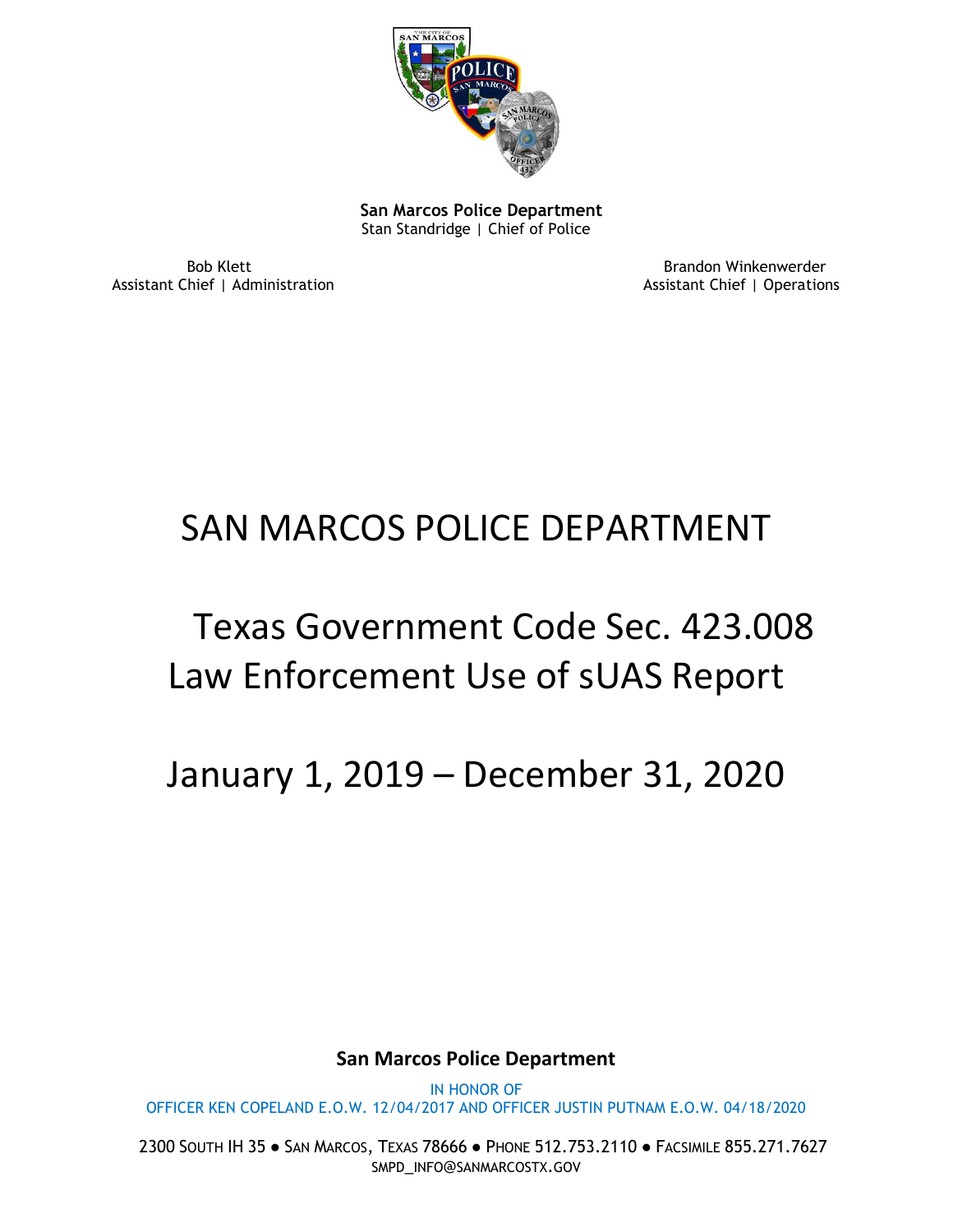#### **Report for the Use of Small Unmanned Aircraft Systems (sUAS)**

January 1, 2019 through December 31, 2020

This document has been created to meet the requirement for law enforcement use of small Unmanned Aircraft Systems (sUAS) according to Section 423.008 of the Texas Government Code.

#### Background:

In 2013, the 83rd Texas Legislature passed H.B. 912. The bill requires that no earlier than January 1 and not later than January 15 of each odd-numbered year, a municipal law enforcement agency located in a county or municipality with a population greater than 150,000 that used or operated an unmanned aircraft during the preceding 24 months shall issue a written report to the Governor, the Lieutenant Governor, and each member of the Legislature.

In accordance with H.B. 912, this report includes:

- 1. Number of criminal investigations aided by the use of the unmanned aircraft and a description of how the unmanned aircraft aided each investigation;
- 2. Number of times the unmanned aircraft was used for a law enforcement operation other than a criminal investigation, the dates and locations of those operations, and a description of how the unmanned aircraft aided each operation;
- 3. Type of information collected on an individual, residence, property, or area that was not the subject of a law enforcement operation and the frequency of the collection of this information; and
- 4. Total cost of acquiring, maintaining, repairing, and operating or otherwise using each unmanned aircraft for the preceding 24 months.

In addition, SMPD retains the report for public viewing at its headquarters located at 2300 IH 35 South, San Marcos, Texas, and has posted the report on the department's publicly accessible website at:

[www.sanmarcostx.gov/151/Police](http://www.sanmarcostx.gov/151/Police)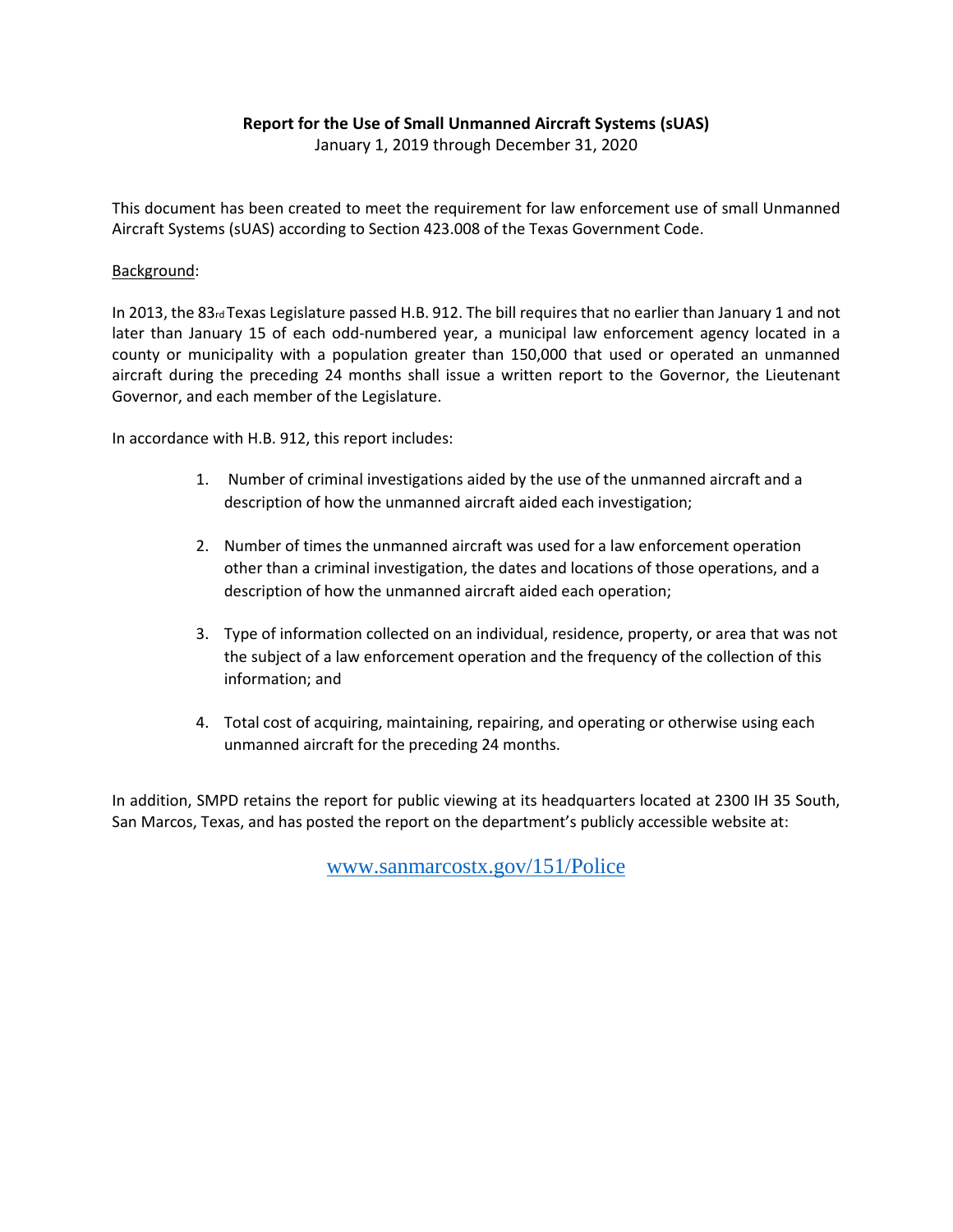### **OVERVIEW**

The San Marcos Police Department utilizes a DJI Matrice 210 (V2), a DJI Matrice 200 (V2), a DJI Mavic 2 Enterprise Zoom, a DJI Mavic 2 Enterprise Dual and 2 DJI Mavic Air aircraft. These aircraft are purchased, owned and insured by the City of San Marcos. The San Marcos Police Department is authorized to fly anywhere within the incorporated city limits of San Marcos or surrounding areas during daylight hours under the Federal Aviation Administration's Part 107 rules. The San Marcos Police Department can also fly during the night time hours under a Federal Aviation Administration Certificate of Authorization (COA). This COA was issued to the Hays County Office of Emergency Management. The Hays County Office of Emergency Management allows this COA to be utilized by any public safety organization within Hays County.

The San Marcos Police Department sUAS Unit is utilized for a multitude of calls under the authorization of the Texas Government Code, Section 423, including assisting the Criminal Investigations Division with Felony Offenses, Persons and Articles searches, SWAT deployments, and Motor Accident Crash Reconstructions. The Unit is also called upon to assist other law enforcement and fire agencies which do not have UAS resources available.

The San Marcos Police Department sUAS Unit operates both independently and in conjunction with the Hays County Sheriff's Department sUAS Unit in the event either unit requests assistance. The San Marcos and Hays County sUAS Units are also attached to the San Marcos / Hays County joint SWAT Team and deploy on all SWAT activations.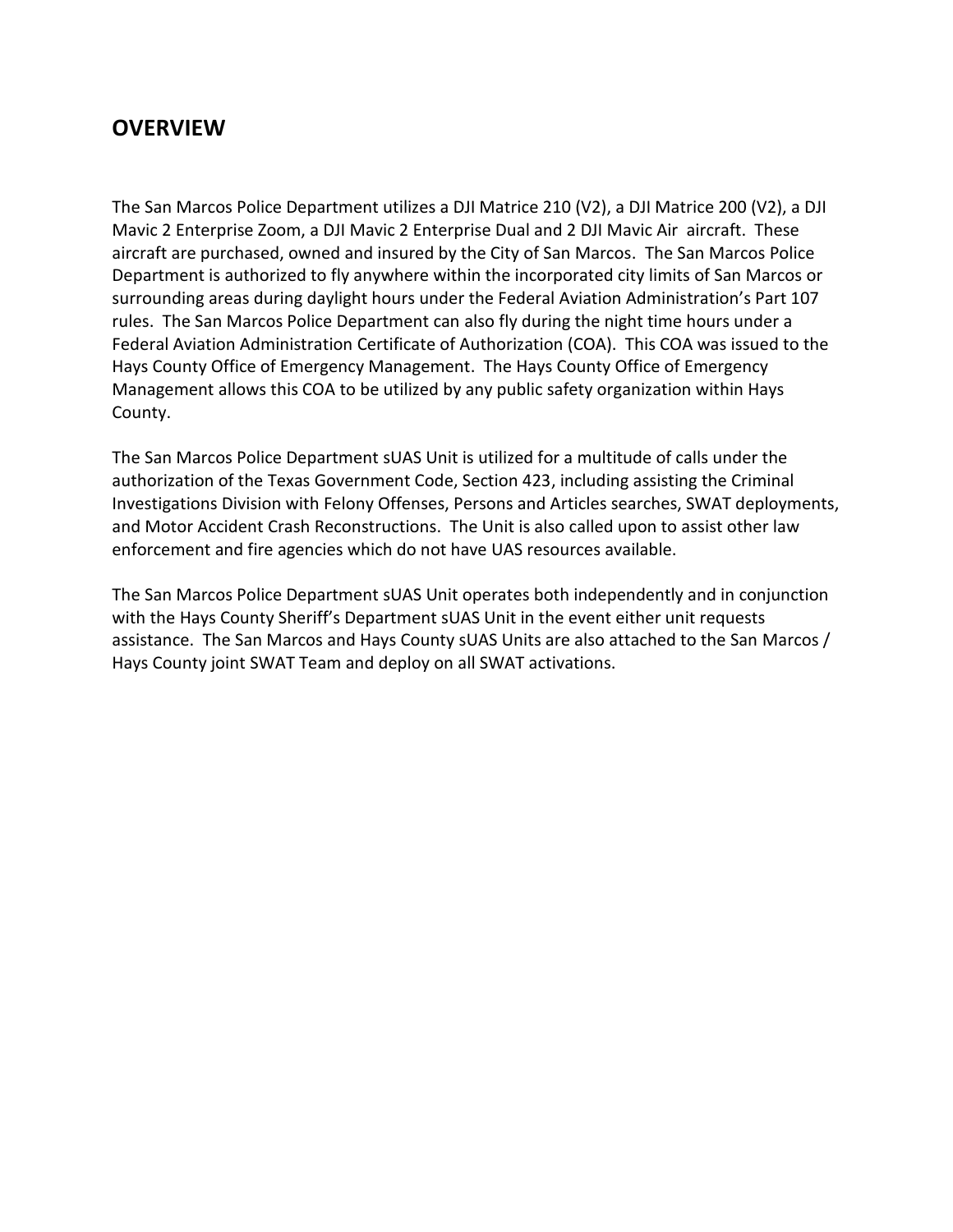### **DEPLOYMENT INFORMATION**

Between January 1, 2018 and December 31, 2020, the San Marcos Police Department had a total of (193) sUAS Deployments. The flights are broken down into 7 categories.

- 1) Training and Maintenance 96 deployments
- 2) Collision Investigation –11 deployments
- 3) Criminal Investigations 30 deployments
- 4) Missing / Endangered Persons 16 deployments
- 5) SWAT Activation –19 deployments
- 6) Assist Other Agency 6 deployments
- 7) Public Relations 15 deployments

The following table depicts the flights by date:

#### SAN MARCOS POLICE DEPARTMENT sUAS DEPLOYMENTS 01/01/2019 – 12-31-2020

| Date       | Time | Location                 | Justification | Description                     | Information<br>Collected |
|------------|------|--------------------------|---------------|---------------------------------|--------------------------|
| 01/02/2019 | 1330 | SMPD                     | Training      | <b>FAA Currency</b>             | N/A                      |
| 02/25/2019 | 1500 | SMPD                     | Training      | <b>FAA Currency</b>             | N/A                      |
| 03/01/2019 | 1300 | <b>Staples Road SMTX</b> | Fatality Acc. | CIT investigation               | N/A                      |
| 03/01/2019 | 1410 | Sessoms Drive SMTX       | Fatality Acc. | CIT investigation               | N/A                      |
| 03/12/2019 | 949  | SMPD                     | Training      | Training / FAA Currency         | N/A                      |
| 03/14/2019 | 1341 | <b>ALERRT</b>            | Training      | Training / FAA Currency         | N/A                      |
| 03/14/2019 | 1952 | Buda, TX                 | Training      | Training / FAA Currency         | N/A                      |
| 03/16/2019 | 1330 | SMPD                     | Training      | Training / FAA Currency         | N/A                      |
| 03/19/2019 | 1654 | Hays Co.                 | Training      | Training / FAA Currency         | N/A                      |
| 03/20/2019 | 1755 | Hays Co.                 | Training      | Training / FAA Currency         | N/A                      |
| 03/21/2019 | 1615 | SMPD                     | Training      | Training / FAA Currency         | N/A                      |
| 04/04/2019 | 1501 | SMPD                     | Training      | Training / FAA Currency         | N/A                      |
| 04/05/2019 | 1630 | SMPD                     | Training      | Training / FAA Currency         | N/A                      |
| 04/05/2019 | 2004 | <b>Uptown Apts</b>       | Criminal Inv. | Homicide Investigation          | N/A                      |
| 04/08/2019 | 1542 | <b>SMPD</b>              | Training      | Training / FAA Currency         | N/A                      |
| 04/17/2019 | 1112 | Woodcreek, Wimberly      | Criminal Inv. | <b>Burglary Suspect Search</b>  | N/A                      |
| 04/21/2019 | 605  | 200 mm IH35              | Fatality Acc. | CIT investigation               | N/A                      |
| 04/23/2019 | 1530 | FM 150 E. Kyle TX        | Criminal Inv. | Auto Theft / Evad Susp Srch     | N/A                      |
| 04/29/2019 | 858  | 811 Bracewood            | Criminal Inv. | <b>Interior Building Search</b> | N/A                      |
| 04/30/2019 | 1649 | Cottages of SM           | Criminal Inv. | Sexual Asslt Susp Search        | N/A                      |
| 05/02/2019 | 1548 | <b>Retreat Apts</b>      | Criminal Inv. | Sexual Asslt Susp Search        | N/A                      |
| 05/02/2019 | 1634 | The Edge Apts            | Criminal Inv. | Sexual Asslt Susp Search        | N/A                      |
| 05/02/2019 | 1651 | Cottages of SM           | Criminal Inv. | Sexual Asslt Susp Search        | N/A                      |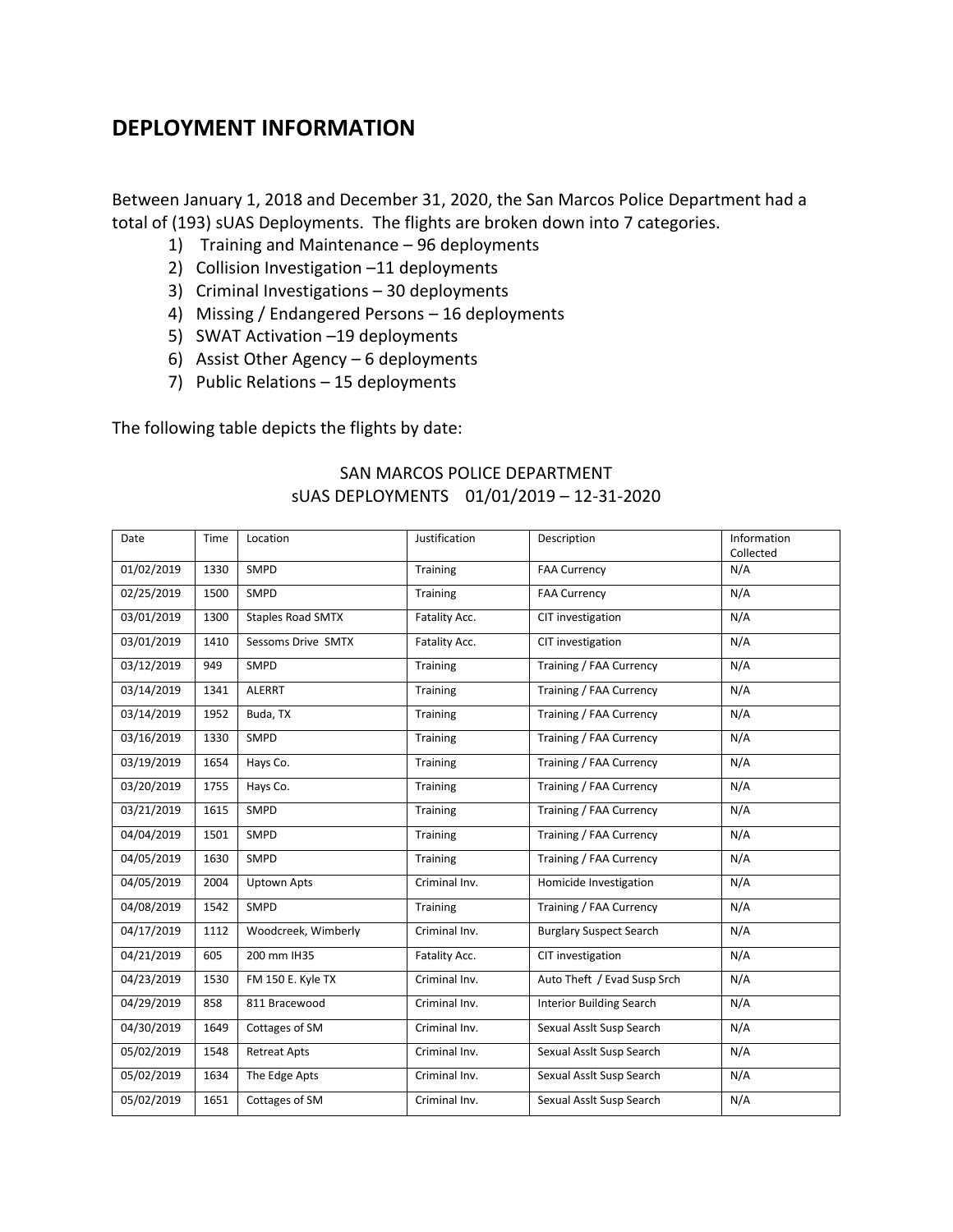| 05/02/2019 | 1802 | Metropolitan Apt             | Criminal Inv.           | Sexual Asslt Susp Search       | N/A |
|------------|------|------------------------------|-------------------------|--------------------------------|-----|
| 05/08/2019 | 730  | SMPD                         | Training                | Training / FAA Currency        | N/A |
| 05/16/2019 | 1420 | Freeman Rnch Wimberley       | Training                | <b>Thermal Camera Training</b> | N/A |
| 05/23/2019 | 2058 | ALERRT                       | Training                | Training / FAA Currency        | N/A |
| 05/24/2019 | 1459 | SMPD                         | Training                | Training / FAA Currency        | N/A |
| 05/30/2019 | 951  | SMPD                         | Training                | Training / FAA Currency        | N/A |
| 05/31/2019 | 1727 | SMPD                         | Training                | Training / FAA Currency        | N/A |
| 06/06/2019 | 1245 | Hays High School Kyle TX     | Training                | Training / FAA Currency        | N/A |
| 06/07/2019 | 1611 | SMPD                         | Training                | Training / FAA Currency        | N/A |
| 06/08/2019 | 528  | Hays Co. Morningwood         | SWAT                    | Barricaded / Armed Suspect     | N/A |
| 06/11/2019 | 1315 | SMPD                         | Training                | Training / FAA Currency        | N/A |
| 06/12/2019 | 1327 | SMPD                         | Training                | Training / FAA Currency        | N/A |
| 06/20/2019 | 1030 | RR12 Wimberley TX            | Criminal Inv.           | Bank Robbery Susp Search       | N/A |
| 06/20/2019 | 1714 | 5 Mile Dam                   | Training                | Training / FAA Currency        | N/A |
| 06/20/2019 | 2013 | Sunfield, Buda, TX           | Training                | Training / FAA Currency        | N/A |
| 06/22/2019 | 1720 | San Marcos Rive (SMTX)       | Search                  | <b>Missing Juveniles</b>       | N/A |
| 06/25/2019 | 913  | FM 1626 (Hays County)        | Criminal Inv.           | Deceased Person Search         | N/A |
| 06/25/2019 | 1456 | FM 1626 (Hays County)        | Criminal Inv.           | Deceased Person Search         | N/A |
| 06/26/2019 | 1510 | 5 Mile Dam Park (SMTX)       | Search                  | Drowning Victim Search         | N/A |
| 06/27/2019 | 1030 | Pin Oak Dr (Lockhart TX)     | SWAT                    | <b>Barricaded Subject</b>      | N/A |
| 07/09/2019 | 1518 | SMPD                         | Training                | Training / FAA Currency        | N/A |
| 07/17/2019 | 400  | <b>SM Airport</b>            | Criminal Inv.           | SM Airport Trespass Search     | N/A |
| 07/18/2019 | 1415 | SMPD                         | Training                | Training / FAA Currency        | N/A |
| 07/18/2019 | 2145 | Sunfield, Buda, TX           | Training                | Training / FAA Currency        | N/A |
| 07/18/2019 | 1715 | <b>ALERRT</b>                | Training                | Training / FAA Currency        | N/A |
| 07/24/2019 | 1042 | Kyle City Park               | Training                | Training / FAA Currency        | N/A |
| 07/24/2019 | 2330 | SMPD                         | Training                | Training / FAA Currency        | N/A |
| 07/29/2019 | 2230 | Trace, SMTX                  | Training                | Training / FAA Currency        | N/A |
| 07/30/2019 | 2110 | Pergatory Park (SMTX)        | Training                | Training / FAA Currency        | N/A |
| 08/02/2019 | 2145 | Premium Outlet, (SMTX)       | Training                | Training / FAA Currency        | N/A |
| 08/02/2019 | 900  | <b>Embassy Suites (SMTX)</b> | <b>Public Relations</b> | <b>Public Presentation</b>     | N/A |
| 08/04/2019 | 1300 | <b>Embassy Suites (SMTX)</b> | <b>Public Relations</b> | <b>Public Presentation</b>     | N/A |
| 08/05/2019 | 1000 | <b>Embassy Suites (SMTX)</b> | <b>Public Relations</b> | <b>Public Presentation</b>     | N/A |
| 08/06/2019 | 1400 | <b>Embassy Suites (SMTX)</b> | <b>Public Relations</b> | <b>Public Presentation</b>     | N/A |
| 08/07/2019 | 1300 | <b>Embassy Suites (SMTX)</b> | <b>Public Relations</b> | <b>Public Presentation</b>     | N/A |
| 08/08/2019 | 800  | <b>Embassy Suites (SMTX)</b> | <b>Public Relations</b> | <b>Public Presentation</b>     | N/A |
| 08/08/2019 | 1930 | ALERRT                       | Criminal Inv.           | SWAT Overwatch                 | N/A |
| 08/09/2019 | 130  | Cottages of SM               | Criminal Inv.           | Assault Suspect Search         | N/A |
| 08/15/2019 | 1011 | Trace, SMTX                  | Training                | Training / FAA Currency        | N/A |
| 08/16/2019 | 700  | 199 MM IH 35                 | Fatality Acc.           | CIT investigation              | N/A |
| 08/17/2019 | 120  | The Nest, SMTX               | SWAT                    | High Risk Warrant              | N/A |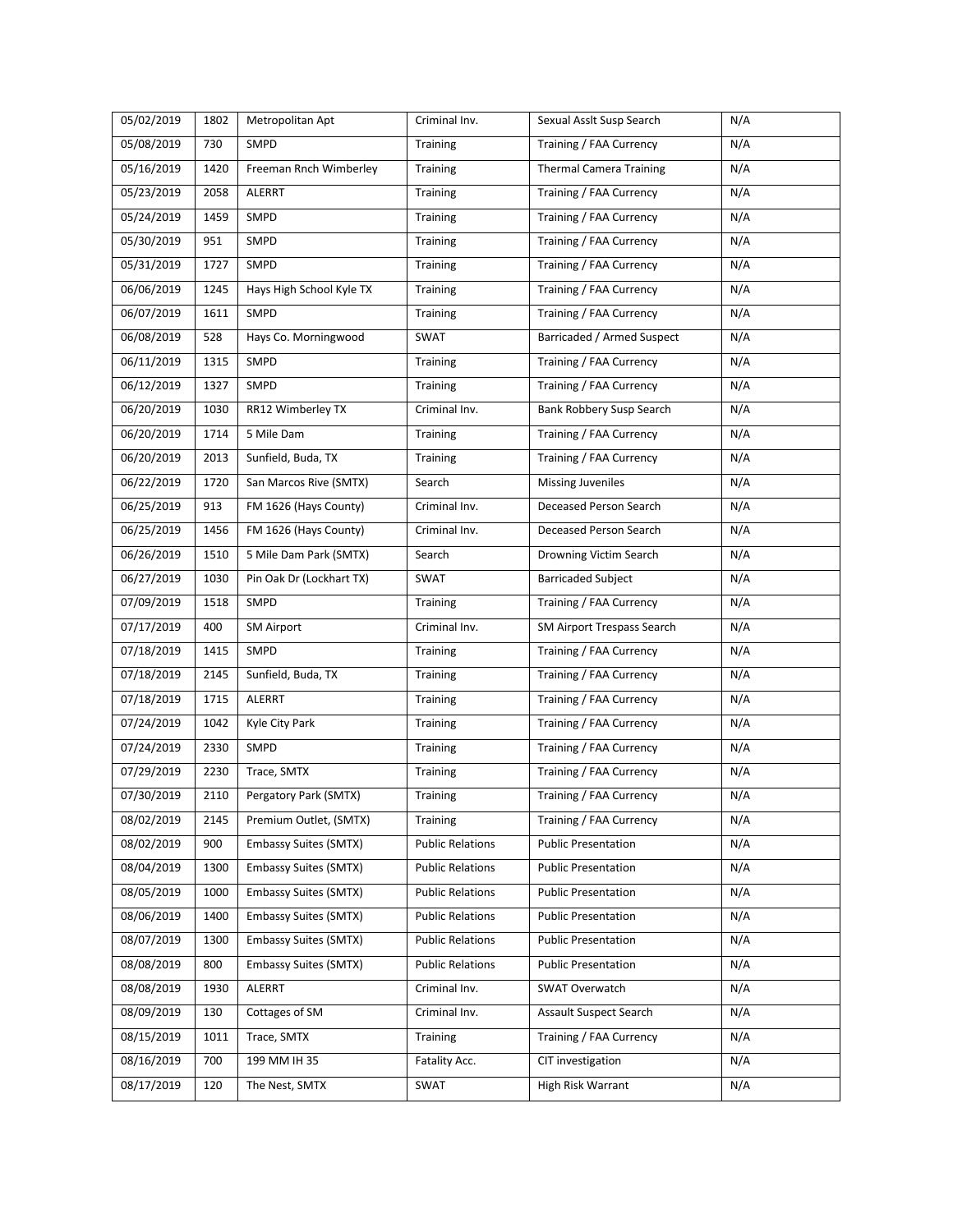| 08/24/2019 | 1310 | Veterans Park                     | Criminal Inv.            | Homicide Investigation            | N/A |
|------------|------|-----------------------------------|--------------------------|-----------------------------------|-----|
| 08/27/2019 | 1712 | 320 Francis Harris                | Wildland fire            | Assist HCSO                       | N/A |
| 08/27/2019 | 1848 | <b>Bracewood Circle</b>           | SWAT                     | Barricaded suspect                | N/A |
| 08/27/2019 | 2110 | <b>Bishop &amp; Prospect</b>      | SWAT                     | Barricaded suspect                | N/A |
| 08/28/2019 | 1255 | SMPD                              | Training                 | Firmware update                   | N/A |
| 08/28/2019 | 1415 | SMPD                              | Training                 | Firmware update                   | N/A |
| 08/28/2019 | 1945 | Civic Center & Clovis Barker      | Training                 | Training / FAA Currency           | N/A |
| 08/30/2019 | 1815 | Kyle City Park                    | Security & Fire<br>watch | Security Overwatch                | N/A |
| 08/31/2019 | 1822 | Kyle City Park                    | Security & Fire<br>watch | Security Overwatch                | N/A |
| 09/16/2019 | 1600 | SMPD                              | Training                 | QEP Unlocks and Tests             | N/A |
| 09/19/2019 | 1610 | SMPD                              | Training                 | QEP Unlocks and Tests             | N/A |
| 09/26/2019 | 1915 | Crosswinds Buda                   | Training                 | Training / FAA Currency           | N/A |
| 09/29/2019 | 718  | Driftwood, TX                     | Search                   | <b>Missing Person Search</b>      | N/A |
| 10/09/2019 | 1409 | SMPD                              | Training                 | IR training                       | N/A |
| 10/10/2019 | 1153 | SMPD                              | Training                 | IR training                       | N/A |
| 10/10/2019 | 1710 | SMPD                              | <b>Training</b>          | Training / FAA Currency           | N/A |
| 10/10/2019 | 1913 | SMPD                              | Training                 | IR training                       | N/A |
| 10/24/2019 | 1330 | FM 150 W. Kyle TX                 | Training                 | <b>SWAT Training</b>              | N/A |
| 11/05/2019 | 1110 | 2200 Blk River Rd (SMTX)          | Criminal Inv.            | <b>Burglary Suspect Search</b>    | N/A |
| 11/27/2019 | 945  | Hilliard Rd (SMTX)                | Assist HCSO              | Suicidal Endangered Person        | N/A |
| 11/28/2019 | 1615 | 100 McCoy Dr (SMTX)               | Training                 | Training / FAA Currency           | N/A |
| 12/05/2019 | 1215 | Hunters Hill, SMTX                | Criminal Inv.            | <b>Burglary Suspect Search</b>    | N/A |
| 12/10/2019 | 230  | Cedars Apts, SMTX                 | Criminal Inv.            | Homicide Investigation            | N/A |
| 01/15/2020 | 1400 | Textrim, SMTX                     | Training                 | Training / FAA Currency           | N/A |
| 01/28/2020 | 2000 | Craddock / Wonderworld            | SWAT                     | SWAT Overwatch                    | N/A |
| 02/01/2020 | 1130 | HWY 80 / Blanco River             | Search                   | Shots Fired Call                  | N/A |
| 02/02/2020 | 1530 | <b>Brown School SMTX</b>          | Search                   | Runaway Juvenile                  | N/A |
| 02/11/2020 | 2030 | SMPD                              | <b>Public Relations</b>  | <b>Public Presentation</b>        | N/A |
| 02/11/2020 | 1530 | SMPD                              | Training                 | <b>New Pilot Training</b>         | N/A |
| 02/25/2020 | 2045 | <b>Villas Willow Springs Apts</b> | Search                   | <b>Missing Juveniles</b>          | N/A |
| 03/03/2020 | 1100 | Love Dr. (Buda TX)                | SWAT                     | SWAT Overwatch                    | N/A |
| 03/06/2020 | 1610 | 100 McCoy Dr (SMTX)               | Training                 | Training / FAA Currency           | N/A |
| 04/07/2020 | 1130 | Summit Dr (Kyle TX)               | SWAT                     | SWAT Overwatch                    | N/A |
| 04/10/2020 | 1700 | SMPD                              | Training                 | <b>New Pilot Training</b>         | N/A |
| 04/11/2020 | 1030 | E. River Ridge Dr (SMTX)          | Search                   | <b>Shots Fired Call</b>           | N/A |
| 04/18/2020 | 1815 | 2900 Blk Hunter Rd (SMTX)         | SWAT                     | Officer Down / SWAT               | N/A |
| 04/20/2020 | 1500 | Blanco Vista Blvd (SMTX)          | <b>Public Relations</b>  | <b>Officer Funeral Procession</b> | N/A |
| 04/23/2020 | 2000 | Seton Hays (Kyle TX)              | <b>Public Relations</b>  | <b>LEO Support Procession</b>     | N/A |
| 04/25/2020 | 2000 | SMPD                              | <b>Public Relations</b>  | <b>LEO Support Procession</b>     | N/A |
| 04/29/2020 | 1300 | SMPD                              | <b>Public Relations</b>  | <b>LEO Support Procession</b>     | N/A |
| 05/18/2020 | 1600 | SMPD                              | Monthly Maint            | Training / FAA Currency           | N/A |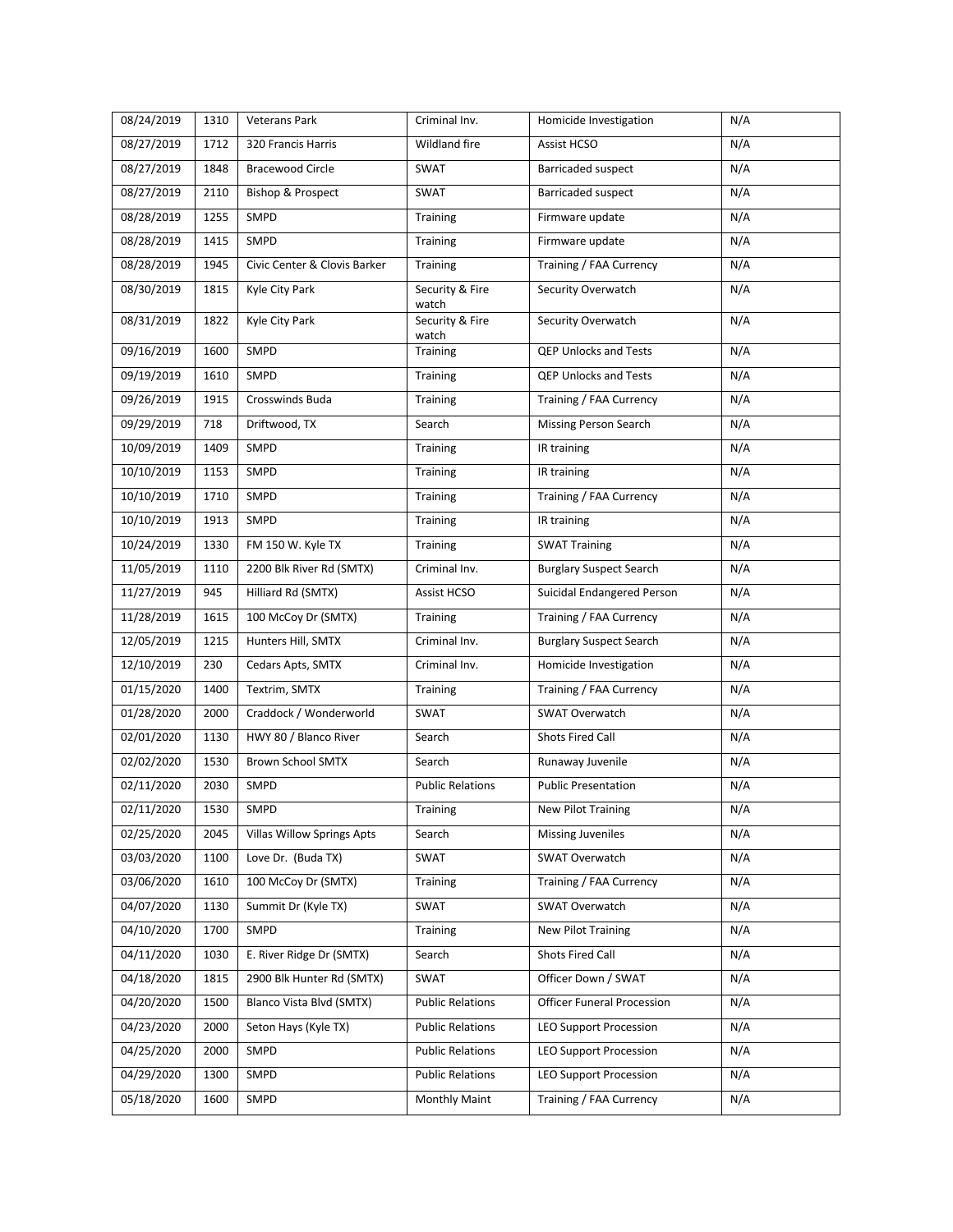| 05/23/2020 | 840  | 1000 Blk Hwy 80            | Search                   | Suicidal Person             | N/A |
|------------|------|----------------------------|--------------------------|-----------------------------|-----|
| 05/23/2020 | 1630 | SMPD                       | <b>Monthly Maint</b>     | Training / FAA Currency     | N/A |
| 05/23/2020 | 2030 | IH 35 South (200 MM)       | Fatality Acc.            | CIT investigation           | N/A |
| 05/24/2020 | 1615 | SMPD                       | Monthly Maint            | Training / FAA Currency     | N/A |
| 05/27/2020 | 1600 | SMPD                       | <b>Monthly Maint</b>     | Training / FAA Currency     | N/A |
| 05/27/2020 | 1800 | 1200 Blk Sadler Drive      | Criminal Inv.            | Agg Assault Crime Scene     | N/A |
| 05/28/2020 | 1000 | SMPD                       | <b>Monthly Maint</b>     | Training / FAA Currency     | N/A |
| 06/08/2020 | 1500 | SMPD                       | <b>Team Training</b>     | Training / FAA Currency     | N/A |
| 06/08/2020 | 1800 | San Marcos High School     | Mapping                  | Map for County SRP          | N/A |
| 06/14/2020 | 1645 | 3600 Old Bastop Hwy        | Search                   | Agg Assault Crime Suspect   | N/A |
| 06/14/2020 | 905  | 300 E. McCarty             | Fatality Acc.            | CIT investigation           | N/A |
| 06/20/2020 | 2230 | 400 Cresthill Causeway     | SWAT                     | SWAT Overwatch              | N/A |
| 06/21/2020 | 1510 | 1000 Char Crest Ct         | <b>SWAT</b>              | SWAT Overwatch              | N/A |
| 07/03/2020 | 0:00 | 6100 Highway 21            | SWAT / Search Warr       | SWAT Overwatch              | N/A |
| 07/12/2020 | 1700 | 1600 Blk Post Road         | <b>Fatality Accident</b> | CIT investigation           | N/A |
| 07/14/2020 | 1000 | 200 Blk Wild Plum          | <b>Public Relations</b>  | Locate Lost Property        | N/A |
| 07/15/2020 | 400  | 300 Blk N. IH 35           | Search                   | Pursuit / Persons Search    | N/A |
| 07/16/2020 | 100  | Wonderworld Dr. / IH 35    | Criminal Inv.            | Assist DPS OIS              | N/A |
| 07/16/2020 | 1300 | San Marcos Police Dept     | <b>Monthly Maint</b>     | FAA Currency / Training     | N/A |
| 08/04/2020 | 2240 | 1101 Leah Ave SMTX         | Criminal Inv.            | Wanted Person Felony        | N/A |
| 08/08/2020 | 110  | 2700 Blk HWY 123           | <b>Fatality Accident</b> | CIT investigation           | N/A |
| 08/11/2020 | 610  | 2100 Blk N. IH 35          | Criminal Inv.            | High Risk Traffic Stop      | N/A |
| 08/16/2020 | 1000 | 2300 IH 35 S.              | <b>Monthly Maint</b>     | Training / FAA Currency     | N/A |
| 08/17/2020 | 2242 | 701 Aquarena Springs Dr    | Person Search            | Suicidal Person             | N/A |
| 08/20/2020 | 706  | 217 NB IH 35               | Criminal Inv.            | Fatality Accident (Kyle TX) | N/A |
| 08/20/2020 | 1416 | 199 NB IH 35               | Criminal Inv.            | Person Search / Veh Pursuit | N/A |
| 08/20/2020 | 1546 | 180 Joe Wimberley          | Criminal Inv.            | <b>SWAT Overwatch</b>       | N/A |
| 08/25/2020 | 1600 | SMPD                       | Training                 | Training / FAA Currency     | N/A |
| 08/26/2020 | 1018 | Stagecoach / Snyder Hill   | <b>Fatality Accident</b> | CIT investigation           | N/A |
| 08/27/2020 | 1330 | SMPD                       | <b>Training</b>          | Training / FAA Currency     | N/A |
| 08/30/2020 | 1930 | SMPD                       | Training                 | Training / FAA Currency     | N/A |
| 09/06/2020 | 1259 | 300 Blk W. Wonderworld Dr  | <b>Fatality Accident</b> | CIT investigation           | N/A |
| 09/11/2020 | 1000 | SMPD                       | Maintenance              | Aircraft Maintenance        | N/A |
| 09/12/2020 | 1030 | SMPD                       | <b>Public Relations</b>  | Photos of PD Renovation     | N/A |
| 09/13/2020 | 1015 | SMPD                       | Monthly Maint            | Training / FAA Currency     | N/A |
| 09/14/2020 | 1150 | SMPD                       | Training                 | Training / FAA Currency     | N/A |
| 09/18/2020 | 1522 | SMPD                       | Training                 | Training / FAA Currency     | N/A |
| 09/23/2020 | 1325 | Lower Putgatory Creek Park | Person Search            | <b>Endangered Person</b>    | N/A |
| 09/25/2020 | 817  | San Marcos Airport         | Assist FAA / NTSB        | Plane Crash Investigation   | N/A |
| 10/10/2020 | 650  | SMPD                       | <b>Monthly Maint</b>     | Training / FAA Currency     | N/A |
| 10/11/2020 | 900  | SMPD                       | Monthly Maint            | Training / FAA Currency     | N/A |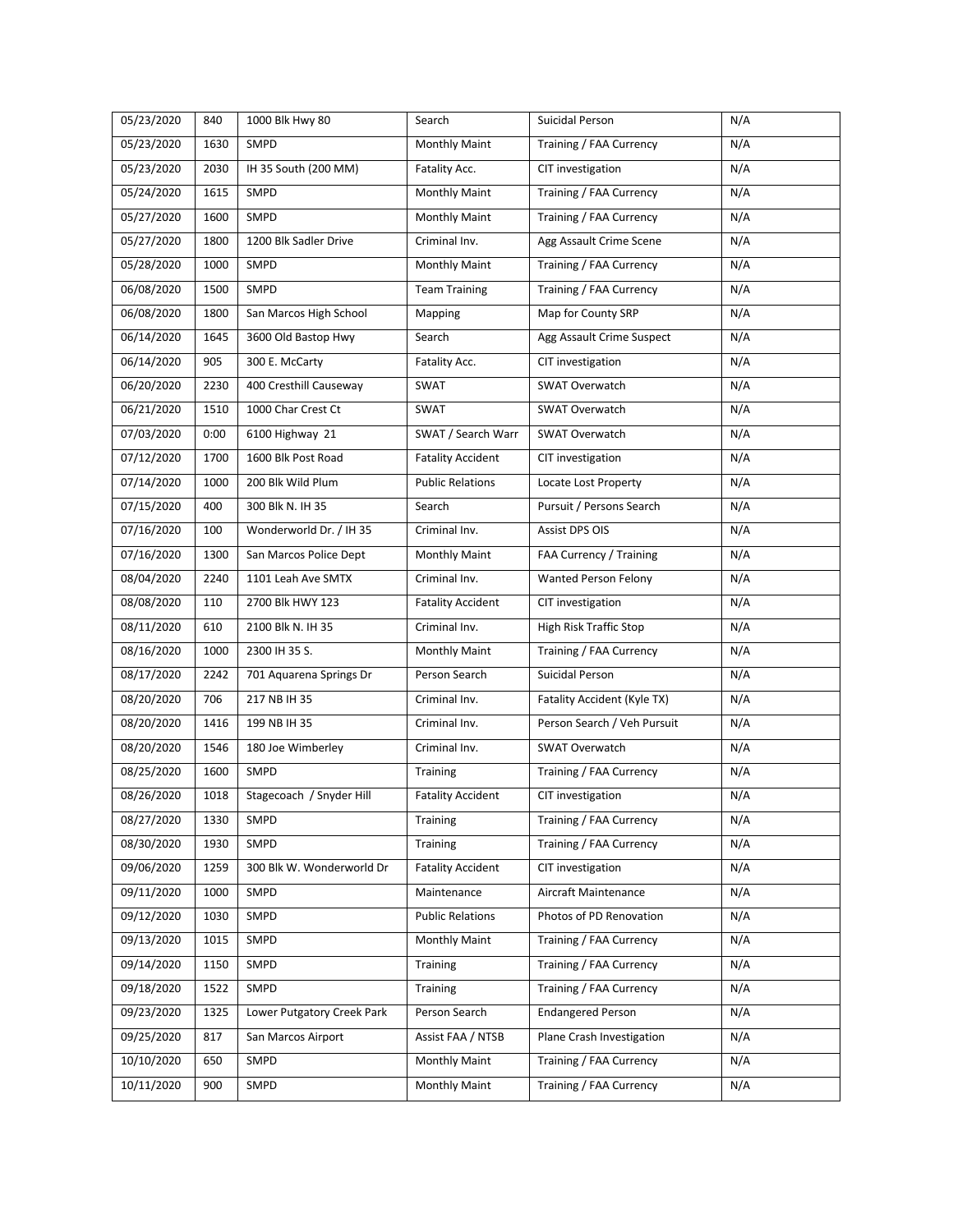| 10/11/2020 | 1630 | SMPD                            | <b>Monthly Maint</b>     | Training / FAA Currency         | N/A |
|------------|------|---------------------------------|--------------------------|---------------------------------|-----|
| 10/11/2020 | 1500 | SMPD                            | <b>Monthly Maint</b>     | Training / FAA Currency         | N/A |
| 10/21/2020 | 150  | Conway/Bugg                     | Criminal Inv.            | Person Search / Veh Pursuit     | N/A |
| 10/28/2020 | 1314 | River Road                      | <b>Public Relations</b>  | Photos for COSM Engineering     | N/A |
| 10/31/2020 | 549  | 400 Linda #20 (Indoor Flight)   | Criminal Inv.            | <b>Barricaded subject</b>       | N/A |
| 10/31/2020 | 2318 | 100 blk Cheatham @ RR<br>tracks | Person Search            | Pedestrian vs Train Crash       | N/A |
| 11/07/2020 | 1802 | SMPD                            | Training                 | Training / FAA Currency         | N/A |
| 11/07/2020 | 1815 | SMPD                            | <b>Training</b>          | Training / FAA Currency         | N/A |
| 11/07/2020 | 1800 | SMPD                            | Training                 | Training / FAA Currency         | N/A |
| 11/06/2020 | 610  | SMPD                            | Training                 | Training / FAA Currency         | N/A |
| 11/06/2020 | 833  | 606 Lakeland                    | SWAT                     | Wanted Person Felony            | N/A |
| 11/09/2020 | 1620 | SMPD                            | Monthly Maint            | Monthly Inspection              | N/A |
| 11/09/2020 | 1610 | SMPD                            | Monthly Maint            | Monthly Inspection              | N/A |
| 11/09/2020 | 1140 | SMPD                            | Monthly Maint            | Monthly Inspection              | N/A |
| 11/09/2020 | 1120 | SMPD                            | Monthly Maint            | FAA Currency/Monthly Inspection | N/A |
| 11/10/2020 | 2200 | 503 Uhland                      | SWAT                     | <b>Barricaded Subject</b>       | N/A |
| 11/10/2020 | 2200 | 503 Uhland                      | SWAT                     | <b>Barricaded Subject</b>       | N/A |
| 11/10/2020 | 2200 | 503 Uhland                      | SWAT                     | <b>Barricaded Subject</b>       | N/A |
| 11/14/2020 | 1630 | Cape @ San Marcos River         | Person Search            | <b>Missing Person</b>           | N/A |
| 11/25/2020 | 1745 | 200 NB IH35                     | <b>Fatality Accident</b> | CIT investigation               | N/A |
| 11/25/2020 | 2057 | River/Cape                      | Criminal Inv.            | Felony Person Search            | N/A |
| 12/05/2020 | 1226 | 100 blk S, Ed Gary St           | Criminal Inv.            | <b>Interior Building Search</b> | N/A |
| 12/06/2020 | 1655 | SMPD                            | Training                 | Training / FAA Currency         | N/A |
| 12/06/2020 | 1610 | SMPD                            | Training                 | Training / FAA Currency         | N/A |
| 12/06/2020 | 1640 | SMPD                            | Training                 | Training / FAA Currency         | N/A |
| 12/06/2020 | 1625 | SMPD                            | Training                 | Training / FAA Currency         | n/A |
| 12/06/2020 | 1700 | SMPD                            | Training                 | Training / FAA Currency         | N/A |
| 12/06/2020 | 1800 | SMPD                            | Training                 | Training / FAA Currency         | N/A |
| 12/06/2020 | 1800 | SMPD                            | Training                 | Training / FAA Currency         | N/A |
| 12/06/2020 | 1800 | SMPD                            | Training                 | Training / FAA Currency         | N/A |
| 12/08/2020 | 117  | 400 Linda #20 (Outdoor)         | SWAT                     | <b>Barricaded subject</b>       | N/A |
| 12/08/2020 | 117  | 400 Linda #20 (Indoor)          | SWAT                     | Barricaded subject              | N/A |
| 12/08/2020 | 200  | 400 Linda (Outdoor)             | SWAT                     | Barricaded subject              | N/A |
| 12/10/2020 | 1234 | Gravel/Jackman                  | Person Search            | Agg Assault Suspect Search      | N/A |
| 12/17/2020 | 1400 | <b>ALERRT</b>                   | Training                 | Training / FAA Currency         | N/A |
| 12/17/2020 | 1300 | ALERRT                          | Training                 | Training / FAA Currency         | N/A |
| 12/17/2020 | 1330 | <b>ALERRT</b>                   | Training                 | Training / FAA Currency         | N/A |
| 12/17/2020 | 1345 | ALERRT                          | Training                 | Training / FAA Currency         | N/A |
| 12/17/2020 | 1400 | ALERRT                          | Training                 | Training / FAA Currency         | N/A |
| 12/17/2020 | 1400 | ALERRT                          | Training                 | Training / FAA Currency         | N/A |
| 12/17/2020 | 1400 | ALERRT                          | Training                 | Training / FAA Currency         | N/A |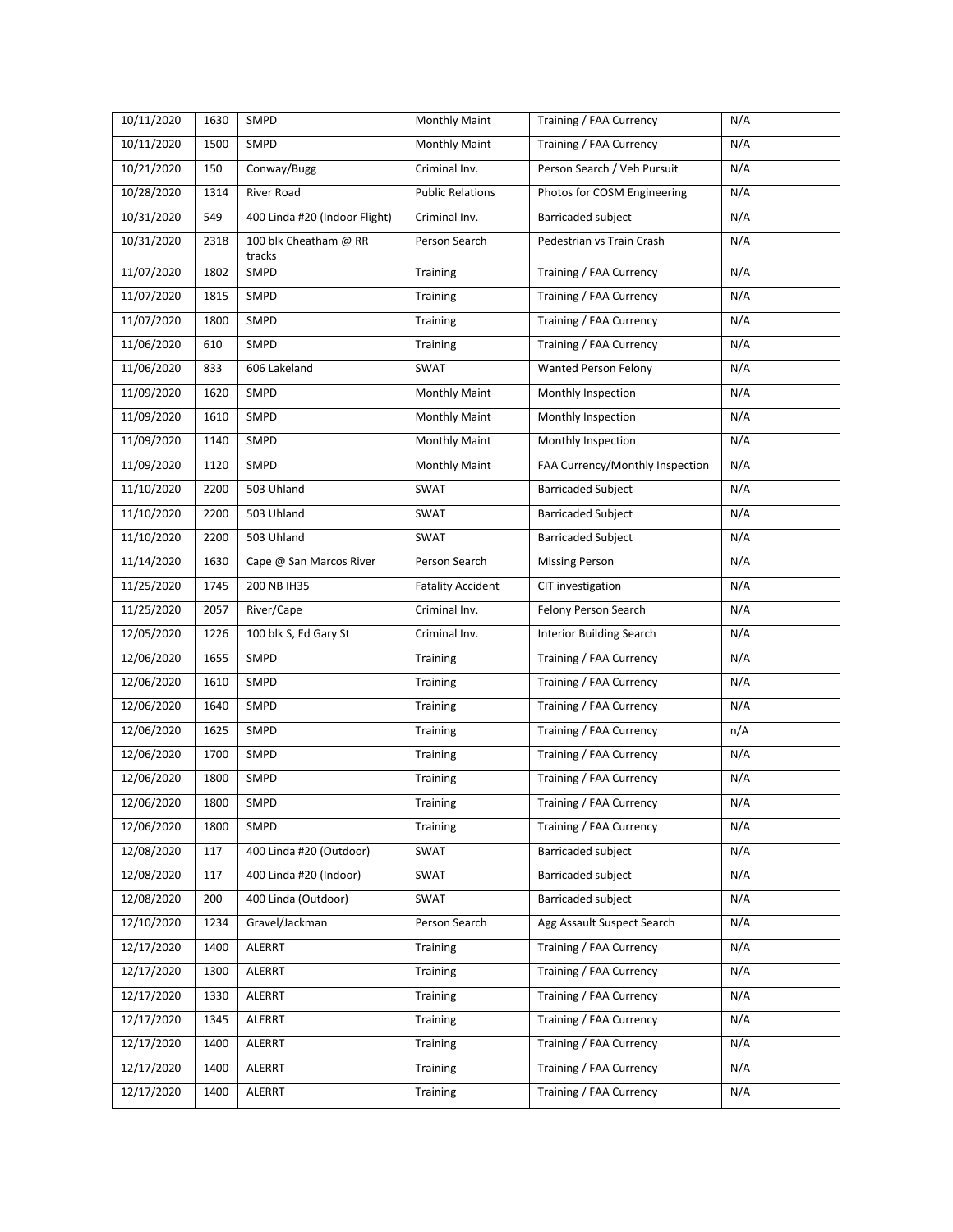| 12/18/2020 | 900  | Centerpoint Rd / Hunter Rd | Person Search           | Armed Offender Search              | N/A |
|------------|------|----------------------------|-------------------------|------------------------------------|-----|
| 12/18/2020 | 1300 | ALERRT                     | <b>Training</b>         | Training / FAA Currency            | N/A |
| 12/18/2020 | 1300 | ALERRT                     | <b>Training</b>         | Training / FAA Currency            | N/A |
| 12/18/2020 | 1300 | ALERRT                     | <b>Training</b>         | Training / FAA Currency            | N/A |
| 12/18/2020 | 1300 | Clovis Barker Road         | <b>Public Relations</b> | <b>Assist San Marcos Utilities</b> | N/A |
| 12/18/2020 | 1400 | ALERRT                     | <b>Training</b>         | Training / FAA Currency            | N/A |